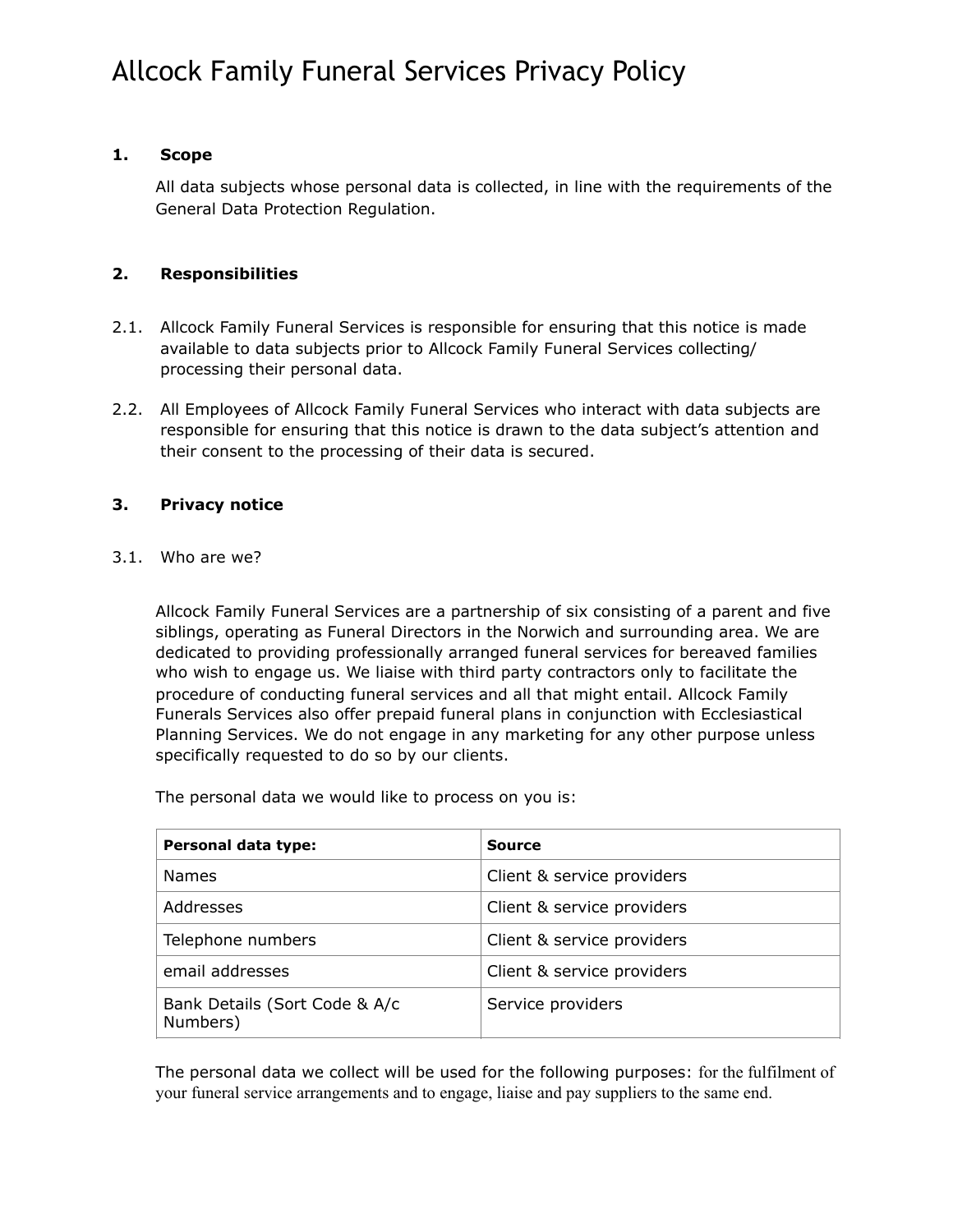Our legal basis for processing the personal data:

- are for the fulfilment of a contract entered into with respect to funeral services
- to enable to remit directly our suppliers on terms of business

Any legitimate interests pursued by us, or third parties we use, are as follows:

• for the provision of Prepaid Funeral Plans and other funeral related services requested by our clients

The special categories of personal data concerned are:

• Religious Beliefs

### 3.2. Consent

By consenting to this privacy notice you are giving us permission to process your personal data specifically for the purposes identified.

Consent is required for Allcock Family Funeral Services to process both types of personal data, but it must be explicitly given. Where we are asking you for sensitive personal data we will always tell you why and how the information will be used.

You may withdraw consent at any time by contacting us to update your preferences.

### 3.3. Disclosure

Allcock Family Funeral Services will not pass on your personal data to third parties without first obtaining your consent. The following third parties may receive your personal data for the following purpose(s):

- The chosen Crematorium for the purpose of organising cremation of the deceased
- The chosen cemetery for the purpose of organising burial of the deceased
- A nominated celebrant for the purpose of arranging details of the funeral service
- Musicians chosen for the purpose of liaising with you for your musical choices for the funeral service
- With data storage providers, who might for example host our cloud archive
- With our donation hosting website to process this service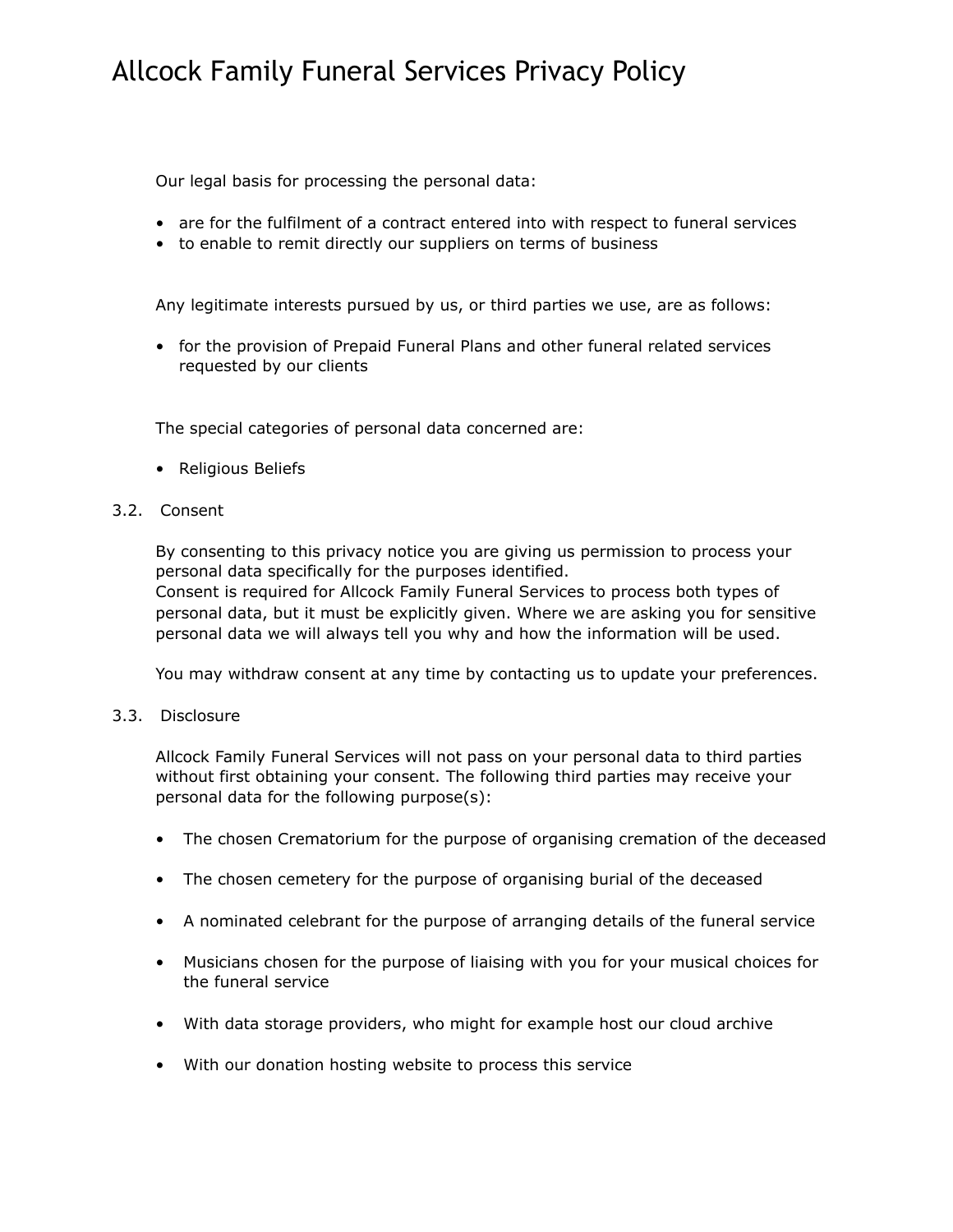## 3.4. Retention period

Allcock Family Funeral Services will process personal data for as long as is necessary to allow us to undertake the funeral services and close any contract financially. We will store the personal data indefinitely as an archive only, for access as a reference should the need arise from a family/executor/clients return for the potential use in arranging future close relatives funeral arrangements, unless specifically asked not to do so. In that case the documents will be destroyed after 7 years. Supplier partners information will be held on file while continued future engagement with the supplier is foreseen.

## 3.5. Your rights as a data subject

At any point while we are in possession of or processing your personal data, you, the data subject, have the following rights:

- Right of access you have the right to request a copy of the information that we hold about you.
- Right of rectification you have a right to correct data that we hold about you that is inaccurate or incomplete.
- Right to be forgotten in certain circumstances you can ask for the data we hold about you to be erased from our records.
- Right to restriction of processing where certain conditions apply to have a right to restrict the processing.
- Right of portability you have the right to have the data we hold about you transferred to another organisation.
- Right to object you have the right to object to certain types of processing such as direct marketing.
- Right to object to automated processing, including profiling you also have the right to be subject to the legal effects of automated processing or profiling.
- Right to judicial review: in the event that Allcock Family Funeral Services refuses your request under rights of access, we will provide you with a reason as to why. You have the right to complain as outlined in clause 3.6 below.

All of the above requests will be forwarded on should there be a third party involved (as stated in 3.3 above) in the processing of your personal data.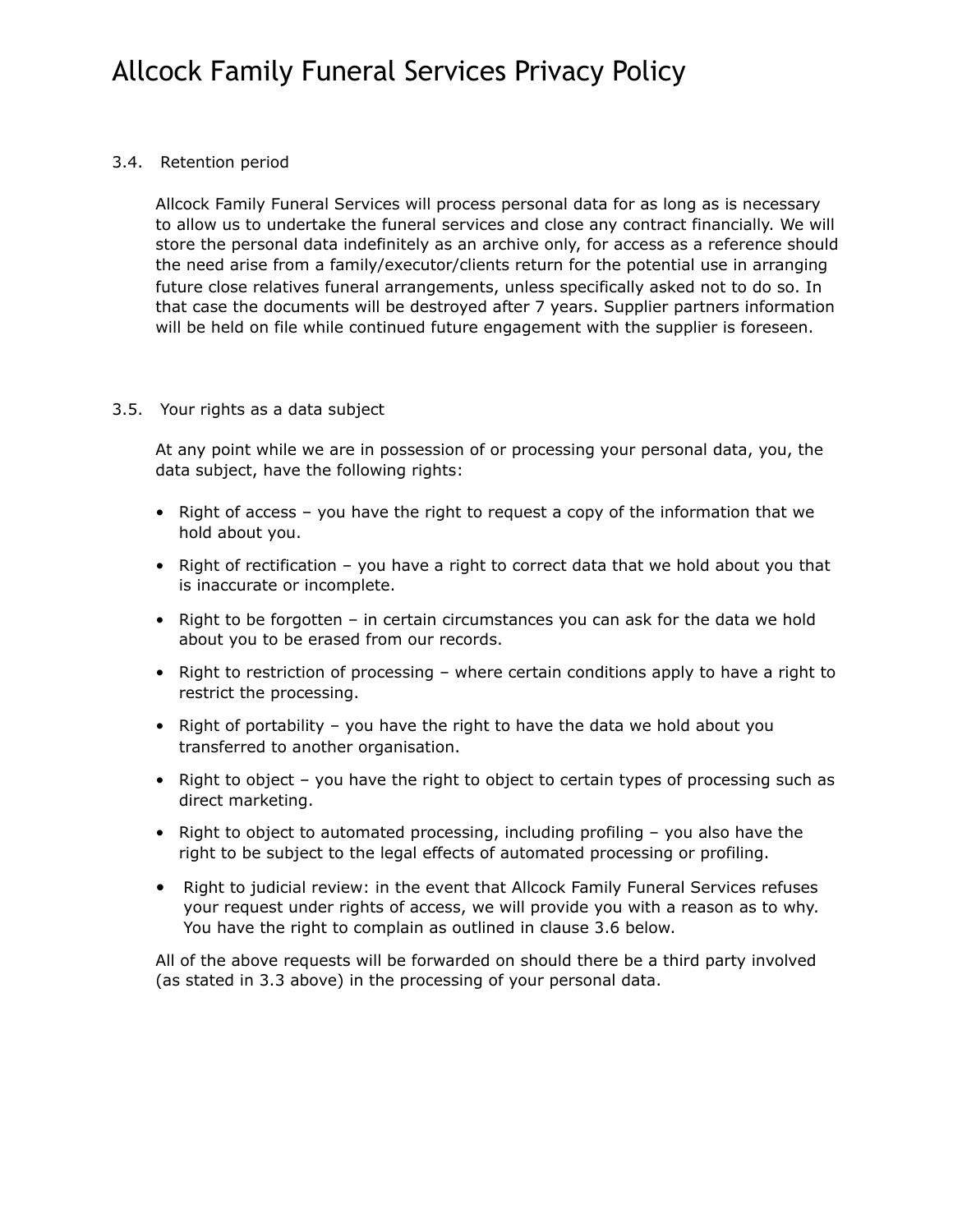## 3.6. Complaints

In the event that you wish to make a complaint about how your personal data is being processed by Allcock Family Funeral Services or third parties as described in 3.3 above, or how your complaint has been handled, you have the right to lodge a complaint directly with the supervisory authority and Allcock Family Funeral Services

The details for each of these contacts are:

|                 | <b>Supervisory authority contact</b><br>details | <b>Allcock Family Funeral Services:</b><br>contact details |
|-----------------|-------------------------------------------------|------------------------------------------------------------|
| Contact Name:   | Information Commissioner's Office               | The Partners                                               |
| Address line 1: | https://ico.org.uk                              | Falcon House                                               |
| Address line 2: |                                                 | 96a City Road                                              |
| Address line 3: |                                                 | <b>NORWICH</b>                                             |
| Address line 4: |                                                 | <b>NR1 2HD</b>                                             |
| Address line 5: |                                                 |                                                            |
| Fmail:          | https://ico.org.uk/global/contact-us/<br>email/ | info@allcockfunerals.co.uk                                 |
| Telephone:      | 0303 123 1113                                   | 01603 766996                                               |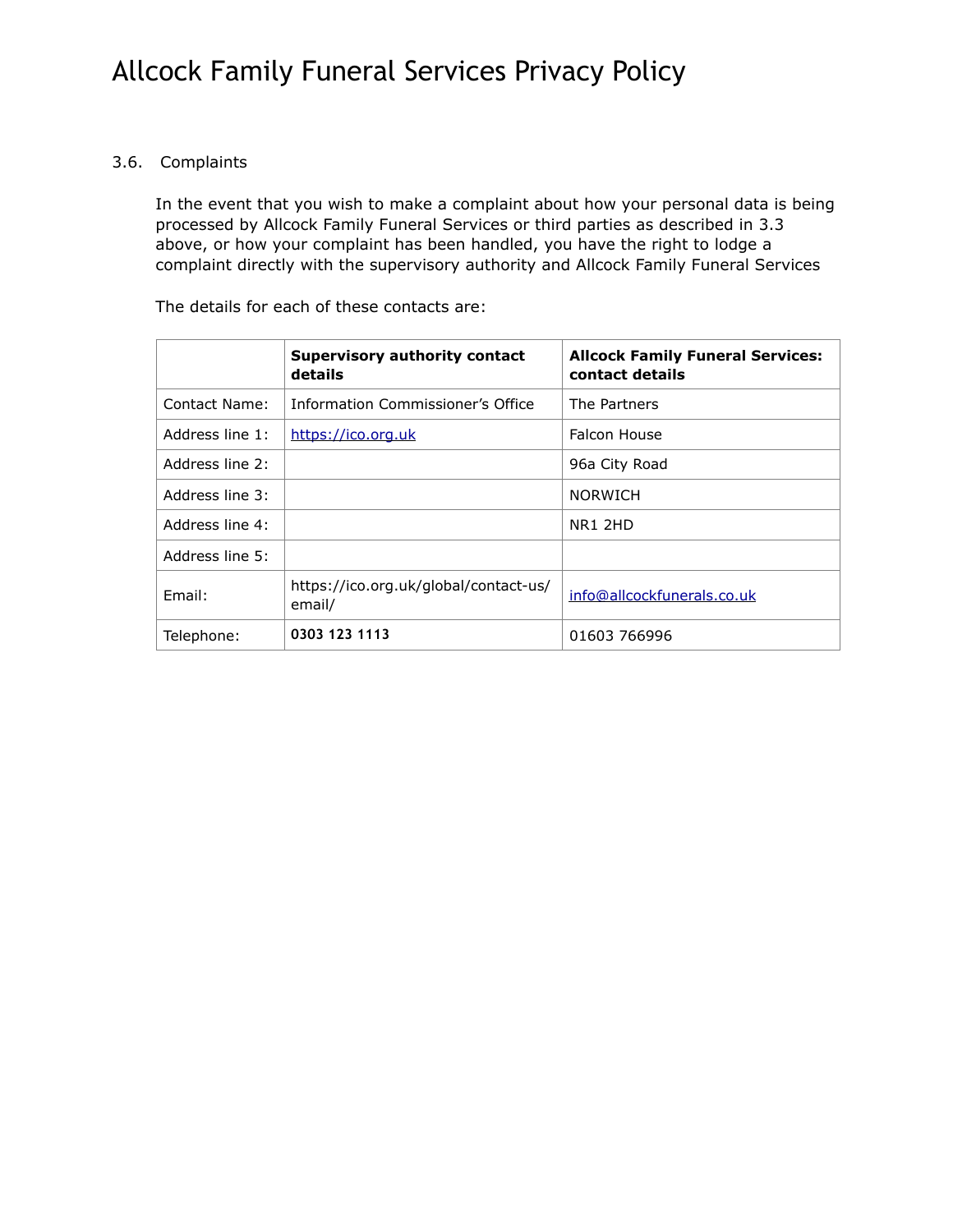### 3.7. Privacy statement

Read more about how and why we use your data on our website: www.allcockfunerals.co.uk

#### **Online privacy statement**

### Personal data

Under the EU's General Data Protection Regulation (GDPR) personal data is defined as: "any information relating to an identified or identifiable natural person ('data subject'); an identifiable natural person is one who can be identified, directly or indirectly, in particular by reference to an identifier such as a name, an identification number, location data, an online identifier or to one or more factors specific to the physical, physiological, genetic, mental, economic, cultural or social identity of that natural person".

#### How we use your information

This privacy notice tells you how we, Allcock Family Funeral Services, will collect and use your personal data for provision of services, cookies, complaints etc.

### *Why does Allcock Family Funeral Services need to collect and store personal data?*

In order for us to provide you with a funeral service or advice about prepaid funeral plans we need to collect personal data for fulfilment of the contract and any related correspondence. In any event, we are committed to ensuring that the information we collect and use is appropriate for this purpose, and does not constitute an invasion of your privacy.

In terms of being contacted for marketing purposes Allcock Family Funeral Services would contact you for separate consent.

#### *Will Allcock Family Funeral Services share my personal data with anyone else?*

We may pass your personal data on to third-party service providers contracted to Allcock Family Funeral Services in the course of dealing with you. Any third parties that we may share your data with are obliged to keep your details securely, and to use them only to fulfil the service they provide on behalf of Allcock Family Funeral Services. When they no longer need your data to fulfil this service, they are obliged to dispose of the details in line with Allcock Family Funeral Services's procedures. If we wish to pass your sensitive personal data onto a third party we will only do so once we have obtained your consent, unless we are legally required to do otherwise.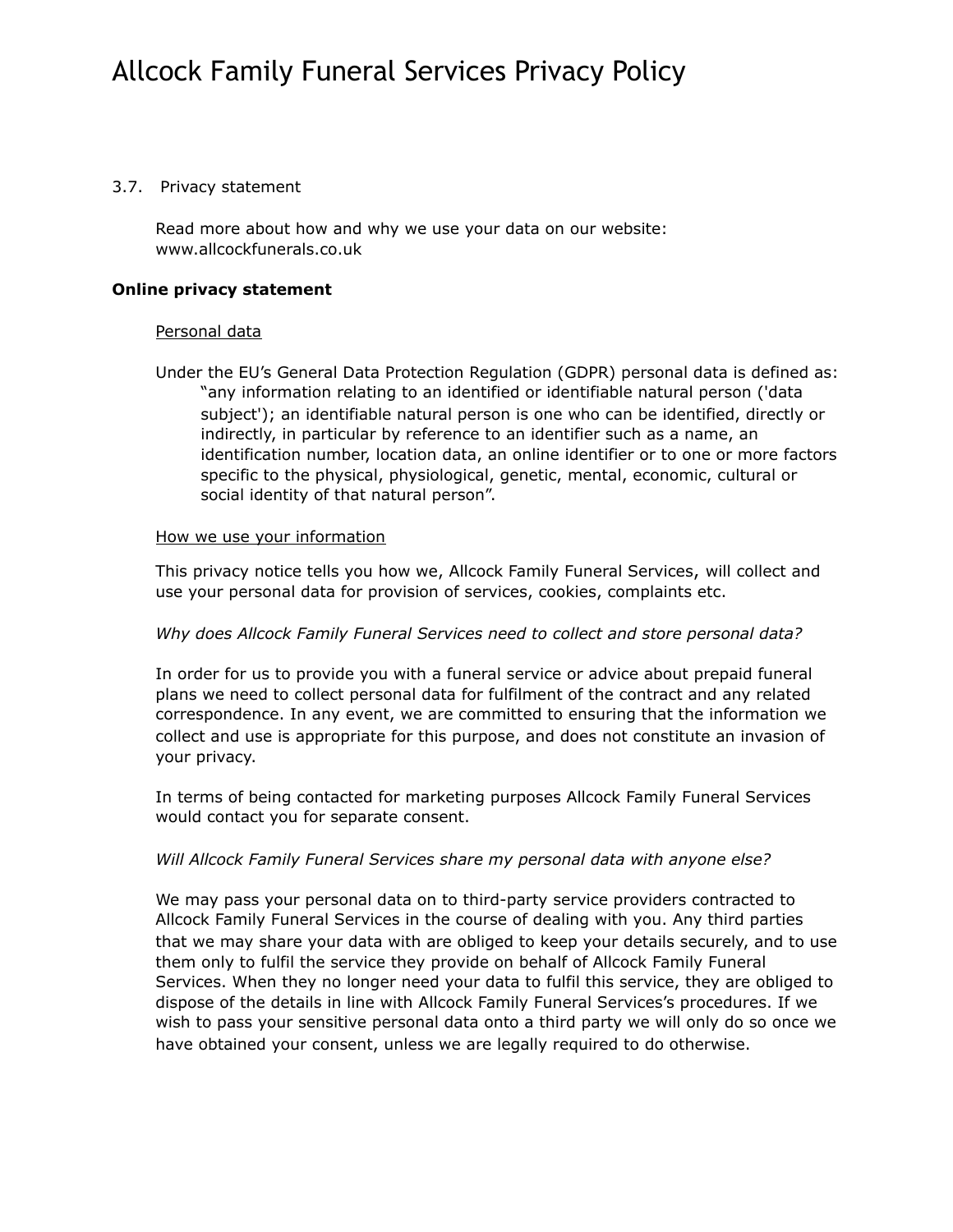## *How will Allcock Family Funeral Services use the personal data it collects about me?*

Allcock Family Funeral Services will process (collect, store and use) the information you provide in a manner compatible with the EU's General Data Protection Regulation (GDPR). We will endeavour to keep your information accurate and up to date, and not keep it for longer than is necessary. Allcock Family Funeral Services is required to retain information in accordance with the law, such as information needed for income tax and audit purposes. How long certain kinds of personal data should be kept may also be governed by specific business-sector requirements and agreed practices. Personal data may be held in addition to these periods depending on individual business needs.

## *Under what circumstances will Allcock Family Funeral Services contact me?*

Our aim is not to be intrusive, and we undertake not to ask irrelevant or unnecessary questions. Moreover, the information you provide will be subject to rigorous measures and procedures to minimise the risk of unauthorised access or disclosure.